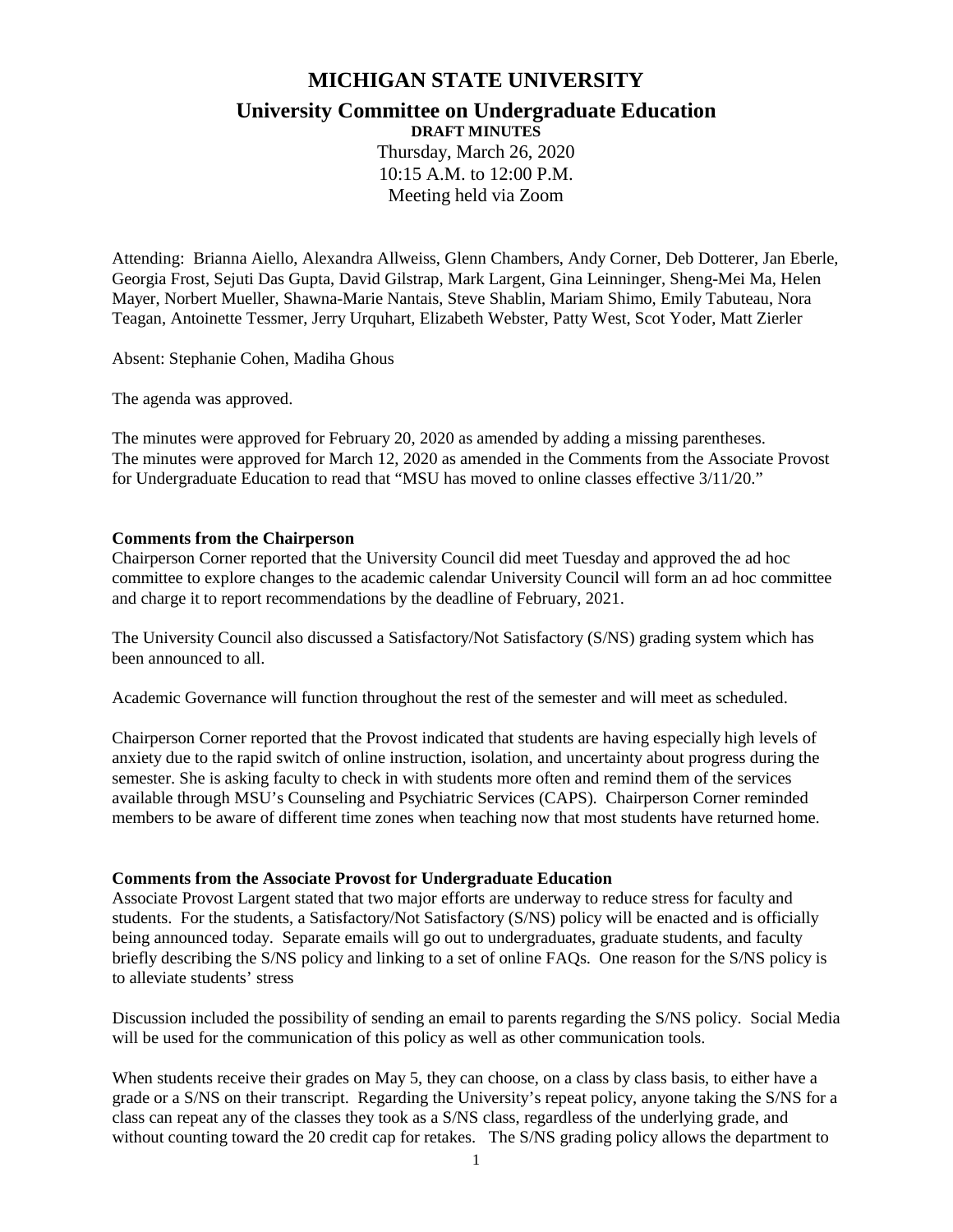see a students' progress in a program and cannot be used for secondary admissions. It was noted that faculty should grade as they normally would. The numeric grade is preserved in the Registrar's Office separate from the student's transcript. Students may need an actual numeric grade in the future for application to graduate school.

Associate Provost Largent stated that the Provost and President are extremely appreciative how quickly faculty and staff have moved to online teaching and working. It was noted that the Library is providing excellent support to faculty and students.

Associate Provost Largent stated that no faculty member should be evaluated for reappointment, promotion, and tenure based on the unexpected events that have occurred this semester.

A brief discussion was held on the need to address concerns that faculty have regarding SIRS being an ineffective evaluation tool. Jeff Grabill's office is leading this project.

#### **Request for a New Minor in Digital Cultural Heritage and History (Action Item)**

Walter Hawthorne, Associate Dean, College of Social Science Ethan Watrall, Associate Professor, Anthropology

The committee granted voice to Associate Dean Hawthorne and Associate Professor Watrall.

Associate Professor Watrall provided background to UCUE stating that this Minor will provide students with a solid grounding in how digital methods and computational approaches can be used to document, preserve, analyze, manage, and share cultural heritage materials collections data. The Minor will address issues and problems in the field of cultural heritage. For students interested in continuing in this field, they could work in museums, archives, and libraries.

For students not interested in continuing in the Digital Cultural Heritage and History field, the Minor provides transferable technical and professional skills such as programming, project and data management, etc. The Minor meets the college requirements for an interdisciplinary minor and appeals to students across the University in a variety of departments such as anthropology, history, geography, visual culture, art history, humanities, religious studies, computational sciences, and community sustainability.

A brief discussion was held on whether or not additional library materials would need to be requested for the Minor.

Minor corrections were noted on page 16 of 22 to update a list of Minors under the section, "Introduction to the College Minor." On 2nd page under 1.a.Background Information, at the end of 3rd line, the word "advanced" should read "advances." Minor typographical errors were brought to the attention of Associate Professor Watrall.

Voice was removed from Associate Dean Hawthorne and Professor Watrall.

The following motion passed unanimously.

## *The University Committee on Undergraduate Education duly considered and endorsed the request for a New Minor in Digital Cultural Heritage and History.*

**Request to Change the Admission Requirements for the Bachelor of Arts Degree in Hospitality Business and List of Courses that Require a Grade-Point Average of 2.00 (Action Item)** Carl Borchgrevink, Director, School of Hospitality Business